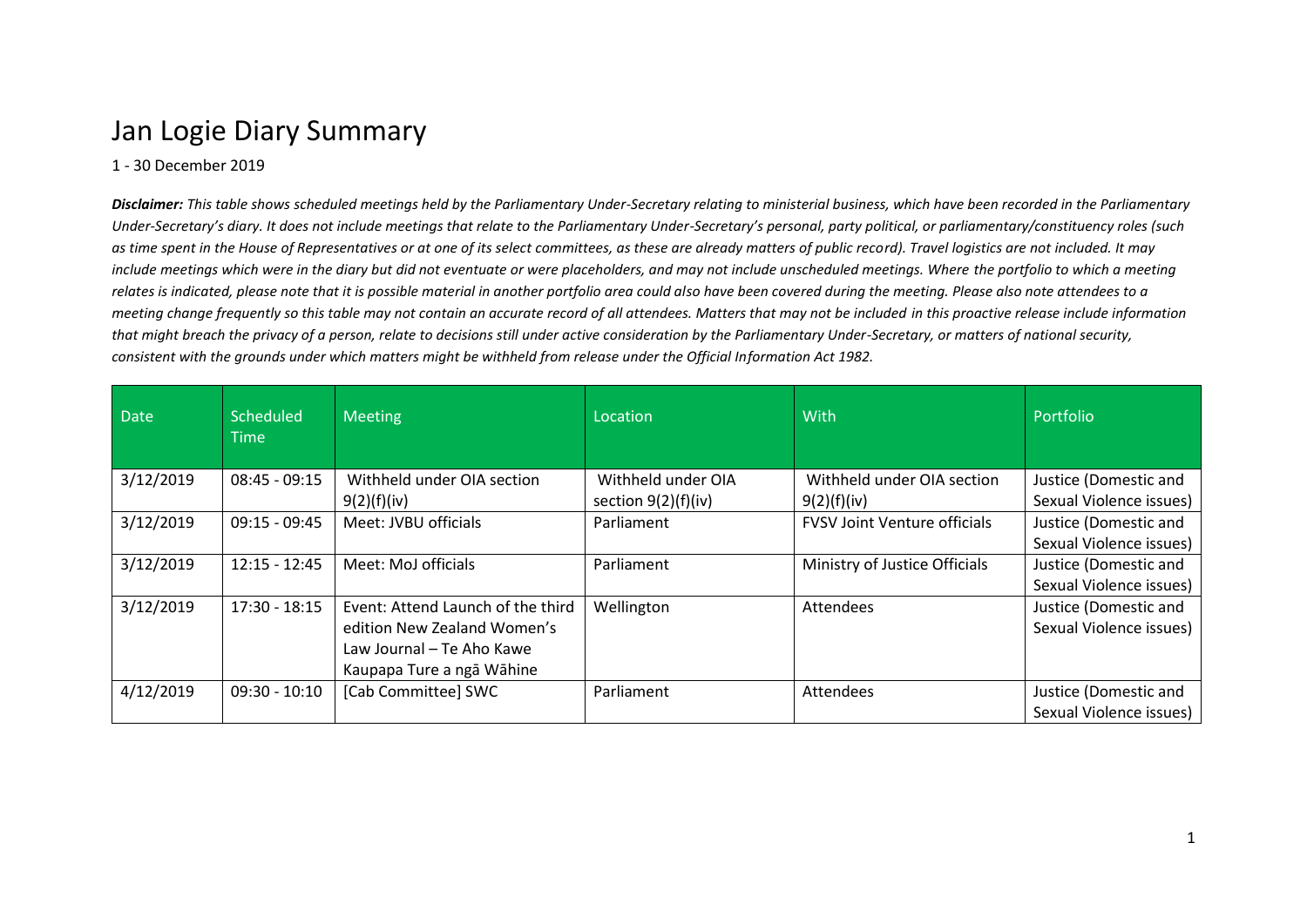| <b>Date</b> | Scheduled<br><b>Time</b> | Meeting                                                 | Location                                  | With                                                                                                                                        | Portfolio                                               |
|-------------|--------------------------|---------------------------------------------------------|-------------------------------------------|---------------------------------------------------------------------------------------------------------------------------------------------|---------------------------------------------------------|
| 4/12/2019   | 19:00 - 20:00            | <b>Meet: Ministerial Meeting</b>                        | Parliament                                | Prime Minister; Hon Kelvin<br>Davis MP; Hon Andrew Little;<br>Hon David Parker MP; Hon<br>Tracey Martin MP; Hon Aupito<br>Sio MP; officials | Justice (Domestic and<br>Sexual Violence issues)        |
| 5/12/2019   | 09:00 - 09:30            | Meet: Private Individual                                | Parliament                                | Alana Bowman                                                                                                                                | Justice (Domestic and<br>Sexual Violence issues)        |
| 6/12/2019   | $10:00 - 11:30$          | Event: Attend Porirua Living<br><b>Without Violence</b> | Porirua                                   | Attendees                                                                                                                                   | Justice (Domestic and<br>Sexual Violence issues)        |
| 6/12/2019   | $16:30 - 17:00$          | Media: TVNZ                                             | Parliament                                | Mei Heron                                                                                                                                   | Justice (Domestic and<br>Sexual Violence issues)        |
| 10/12/2019  | $08:45 - 09:15$          | Withheld under OIA section<br>9(2)(f)(iv)               | Withheld under OIA<br>section 9(2)(f)(iv) | Withheld under OIA section<br>9(2)(f)(iv)                                                                                                   | Justice (Domestic and<br>Sexual Violence issues)        |
| 10/12/2019  | $09:15 - 09:45$          | Meet: JVBU officials                                    | Parliament                                | <b>FVSV Joint Venture officials</b>                                                                                                         | Justice (Domestic and<br>Sexual Violence issues)        |
| 10/12/2019  | $12:00 - 13:00$          | Withheld under OIA section<br>9(2)(f)(iv)               | Withheld under OIA<br>section 9(2)(f)(iv) | Withheld under OIA section<br>9(2)(f)(iv)                                                                                                   | Justice (Domestic and<br>Sexual Violence issues)        |
| 10/12/2019  | 18:30 - 19:00            | Meet: Minister of Justice                               | Parliament                                | Hon Little                                                                                                                                  | Justice (Domestic and<br>Sexual Violence issues)        |
| 11/12/2019  | 09:30 - 11:30            | [Cab Committee] SWC                                     | Parliament                                | Attendees                                                                                                                                   | Justice (Domestic and<br><b>Sexual Violence issues)</b> |
| 12/12/2019  | $07:15 - 08:15$          | Event: Attend Hāpaitia Breakfast                        | Parliament                                | Attendees                                                                                                                                   | Justice (Domestic and<br>Sexual Violence issues)        |
| 12/12/2019  | $09:00 - 09:30$          | Meet: MoJ officials                                     | Parliament                                | Ministry of Justice Officials                                                                                                               | Justice (Domestic and<br>Sexual Violence issues)        |
| 12/12/2019  | $12:45 - 13:15$          | Meet: BNZ                                               | Parliament                                | Martin King and Ministry of<br>Justice Officials                                                                                            | Justice (Domestic and<br>Sexual Violence issues)        |
| 13/12/2019  | $10:00 - 10:30$          | Meet: FVSV Interim Te Rōpū                              | Wellington                                | ITR members and officials                                                                                                                   | Justice (Domestic and<br>Sexual Violence issues)        |